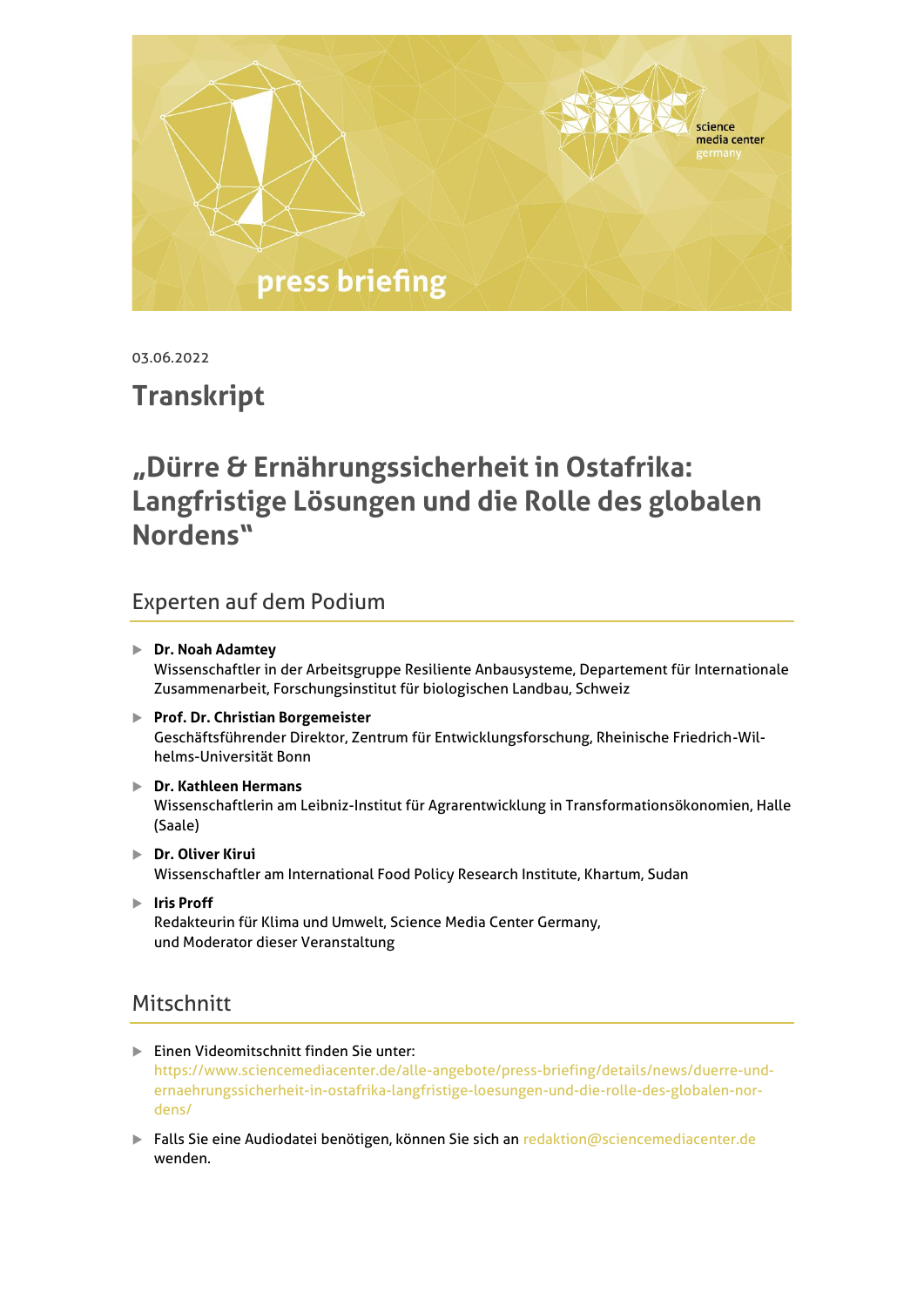

# **Transkript**

#### **Moderator** (00:00)

Welcome everyone to the press briefing by the Science Media Center, Germany. My name is Iris Poff. We are currently in a global food crisis. The food price index is as high as it ever was before. And this is mostly felt by vulnerable countries, so, poor countries who rely a lot on food imports and who are heavily affected by climate change already. Now, the reason for this global food crisis is an unfortunate combination of factors. Most salient for us in Europe might be the Ukraine war, through which large amounts of grain and fertiliser are missing on the world market. But there's also the effects of the COVID pandemic. There are high energy prices around the world and severe droughts that are happening in different places of the world at this moment.

Now, this is a global problem, clearly a global issue. Why do we focus on East Africa? Now, there's a couple of reasons that make the situation there especially worrying. So there's an intense drought happening around the Horn of Africa. So here we're talking about Kenya, Somalia, Ethiopia. There, the fourth rain season in a row has been far too dry and it's coming to an end now. And this has heavy implications for agriculture. At the same time, these countries depend a lot on food imports, depend a lot on the World Food Programme by the U.N., which also at this time doesn't have enough financial means and not enough food to supply people with even basic food supplies. Then we have a war going on in Ethiopia since 2020. And all of these factors combined lead to around 20 million people at this moment who are in a crisis state of hunger in Kenya, Somalia and Ethiopia. Now, we also want to include the country of Sudan into our focus here. It's a neighbouring country to Ethiopia, but it's more northern. It has quite a different climate and different rain seasons. It's part of the Sahel zone, so the beginning of the Sahara, it's very, very dry. And it's also a country that depends a lot on food imports from Ukraine and Russia and a country where there hasn't been a good harvest in the last three years. So also there, the situation is quite severe.

Now, we definitely could have similar discussions about other regions of the world that lack stable food systems, that are heavily affected by war and by climate change, such as Yemen, Afghanistan or West Africa. All of these regions, they need more short term help in terms of food aid. But what we want to focus on today, is long term solutions to the problem. How can East Africa develop stable food systems that are independent from the global markets and that are resilient against droughts, which are becoming more and more frequent with climate change? And how can the Global North help and should the Global North help in this transition?

To the journalists out there: A video recording of this discussion will be online still today, and a written transcript you can find on our website from on next week, Tuesday. Now I'd like to introduce our four experts here. I'm very grateful and thrilled that you are here with us today. So we have Dr. Noah Adamtey, who is a researcher at the Institute of Organic Agriculture in Switzerland, and he is coordinating a project in Kenya that compares organic and conventional farming. We have Professor Dr. Christian Borgemeister, who is executive director of the Centre of Development Research at the University of Bonn in Germany. He worked as a researcher previously in Kenya for around eight years. His speciality is insect and pest control, but he has brought knowledge about sustainable agriculture across the African continent. We have Dr. Kathleen Hermans who is a researcher at the Leibniz Institute of Agricultural Development in transition economies in Halle, Germany, as of this week, and she previously studied environmental change and migration, so a little bit of a different aspect, in Ethiopia. And we have Dr. Oliver Kirui, who is a researcher at the International Food Policy Research Institute in Khartoum, Sudan. He grew up in a farmer's family in Kenya. So you have some firsthand experiences of what we're talking about today. And he has researched agriculture and land degradation in different African countries, including Kenya, Ethiopia and Sudan now. Thank you very much for being here with us today. My first question goes to Christian Borgemeister. In Ethiopia and Kenya, around 70 percent of the population works in agriculture.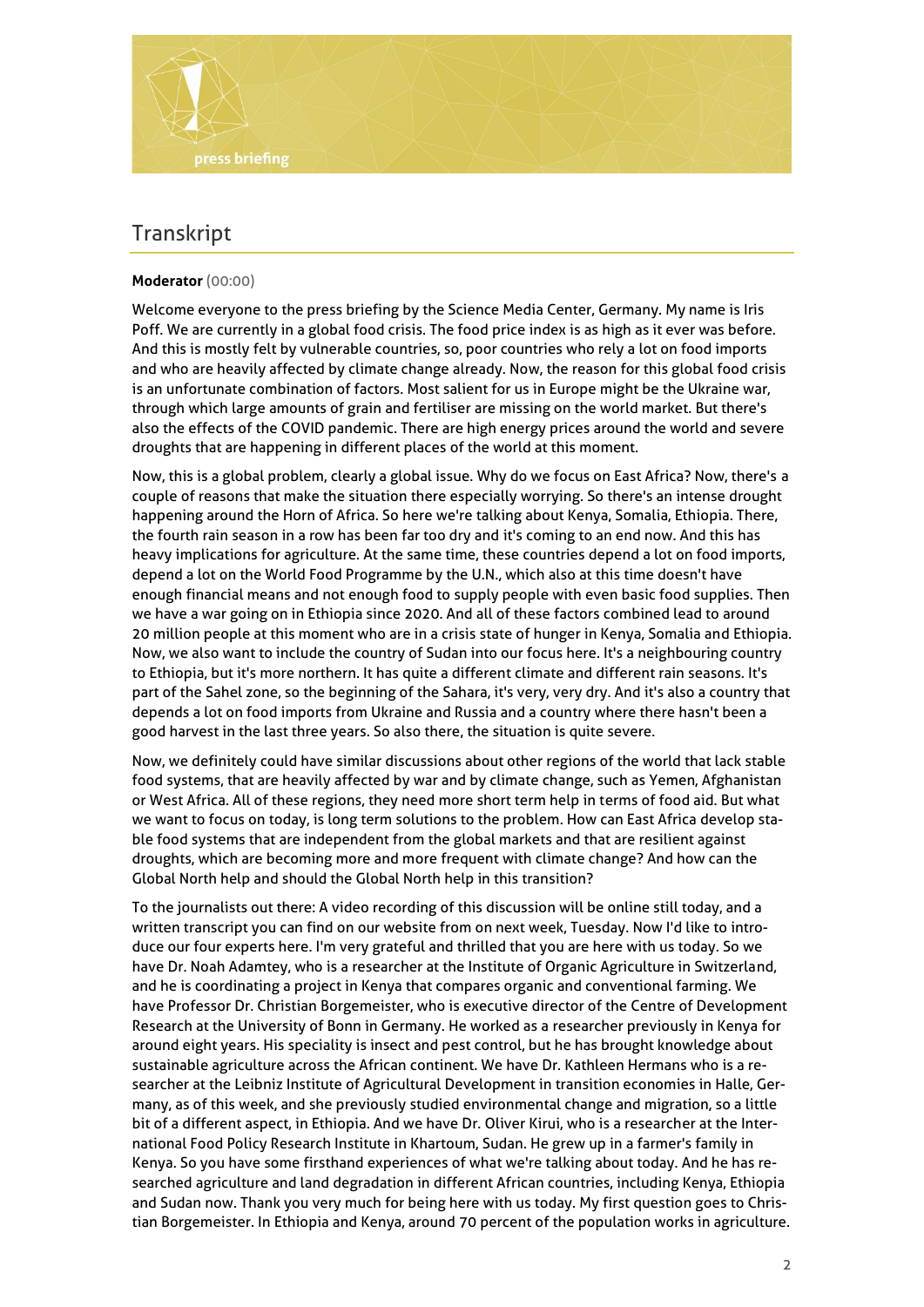

Still, these countries depend a lot on food imports, also outside of the acute crisis right now. Why is that? Why can't they feed themselves?

#### **Christian Borgemeister** (04:59)

Thank you, Ms. Proff. I think, at the heart of it, it is a combination of three major factors. On one hand, we have a tremendous demographic growth in Africa and also in these three countries that you've mentioned. I'm presently in Ibadan, Nigeria, on the western side of the continent. If you take the example of Nigeria, Nigeria presently has approximately 200 million inhabitants forecasted for 2100 800 million. So demographically speaking, Africa and South Asia are the last great frontiers of population growth on this planet. And second, you have stagnating yield levels of all major crops in Africa. They have been basically running flat over the last 15, 20 years. So we haven't made any progress in increasing yields of major agricultural commodities in Africa, in sub-Saharan Africa, I should qualify, contrary to the situation, say, in Asia or in Latin America, where yields of the key commodities have been steadily increasing. And last but not least, this is what you just mentioned, we are having more and more impact of climate variability, of extreme climate events as the current drought in East Africa. And all these three factors are interlinked and exacerbate each other. So, as long as we don't tackle all these three issues, as long as we are not addressing demography, as long as we are not addressing these dismally low yield levels, and as long as we are not really starting to act upon climate change – and there the North has a great responsibility in this respect –, we are not going to see change, on the contrary, we're going to see the situation further aggravating. Back to you.

#### **Moderator** (07:10)

Thank you very much. Second question goes to Oliver Kirui. Now we heard a little bit about the background situation. Let's focus on the acute situation, now. So how are the food systems in East African countries currently affected by the Ukraine war, by the COVID pandemic and the drought? I think you're muted. Maybe you can unmute yourself.

#### **Oliver Kirui** (07:33)

Thank you. Now, thank you so much for your question, Ms. Proff. Following up on what Professor Borgemeister just mentioned a moment ago, the countries in the Eastern African region, the Horn of Africa or East African region including Sudan to make it the Horn of Afica, are experiencing the worst drought in 40 years. There have been three or four consecutive seasons that have been very dry. And on the occasions when rain has come, it has been very extreme. We've seen also several other issues that followed, the locust outbreak and further challenges [which were] associated with climate change. If you look at the statistics and also the reality on the ground, is, that the last three seasons millions of farmers have lost their crops, there was a loss of their livestock because of these very extreme dry seasons. [...] The Ukraine crisis added another layer of challenges to what already was becoming a huge problem in the region. If I may be very specific, for example, if you look at the food security situation in Sudan, there's been a soaring acute food insecurity. And this is aggravated by, I would say, a combination of many factors. So, there is drought, which I just mentioned, there is COVID-19 that the country has been trying to recover from, and then there is low production of key staple crops. And this has happened also for over many seasons. There is the political instability. As many of you know, now Sudan is under a military rule and this has also [caused] disrupted production. And this is another layer of challenge to the ongoing issues that Sudan is facing. And then we have, I would say, another factor that is the conflict in Ukraine. So, if you look more generally, recent estimates that we have from the [Food and Agriculture Organization] is, that about 11 million people or close to 30 percent of the Sudanese population would need life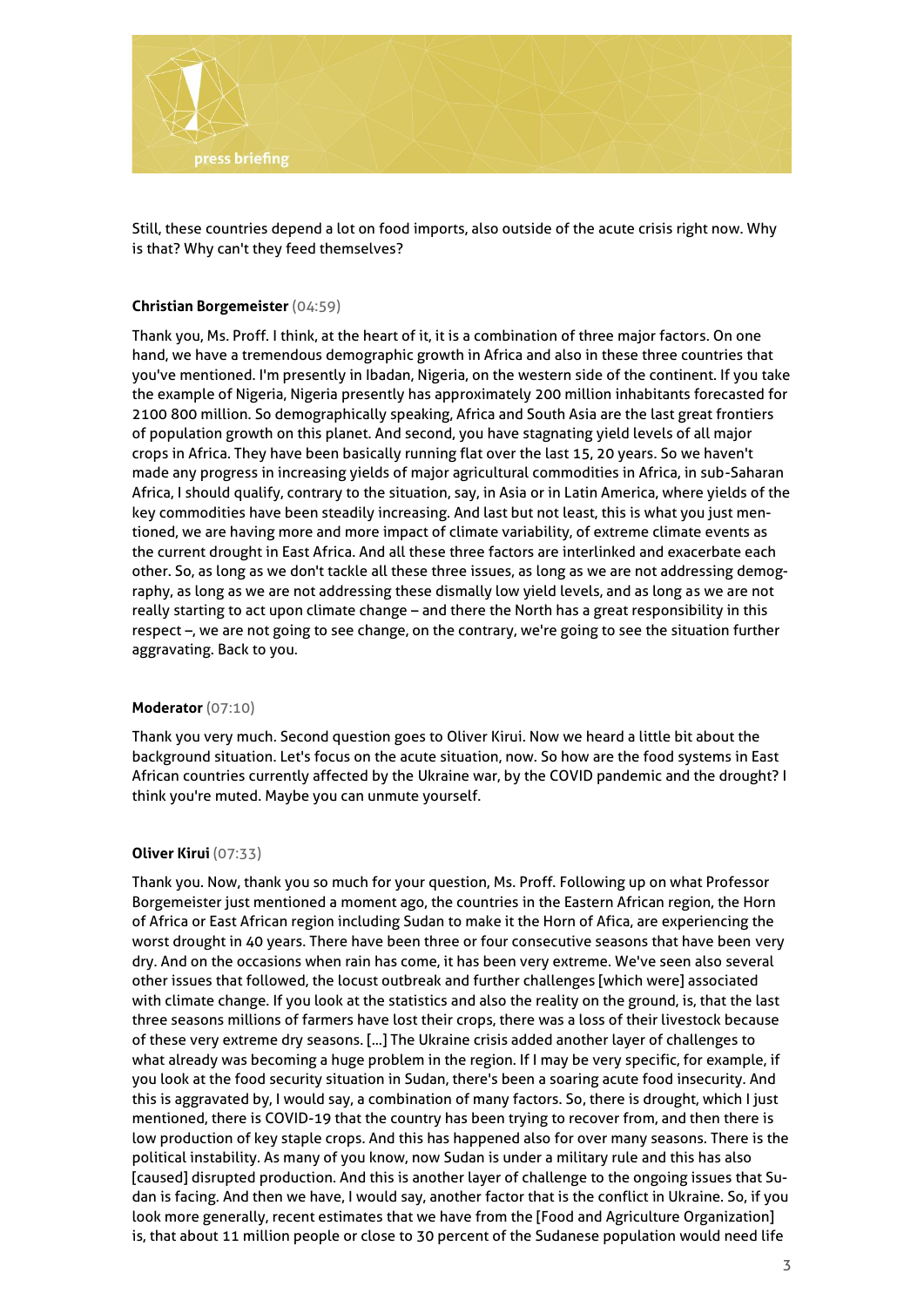

sustaining support in the year 2022, and the number is the highest in the last decade. And we cannot underestimate the significance of Russia and Ukraine in the African agriculture, particularly for Sudan and the other neighbouring countries. So, Russia, if you look, for example, in terms of main staple [crops] for Sudan, wheat is the second most important food for Sudan, only after sorghum. And you will see that only 15 percent of the total supply is from domestic production, 85 percent, which is about 2.5 to 3 million tons, is imported wheat. And this is particularly from Russia and from Ukraine. So the recent issues in the Black Sea region have a major implication on the situation here in Sudan. If I may put one number in perspective, it is that Sudan has seen an increase in prices of wheat. Currently, the local wheat prices at about 550 Dollars per ton. This is about a 180 percent increase compared to the same time period last year. And basically this increase could be attributed to the challenges that are happening in Ukraine and also in the global market surrounding the wheat trade. And perhaps a final point on this is that Russia is a key producer of fertiliser, many farmers in Sudan – and I know in Kenya as well – have had very difficult times receiving fertiliser this year. And this has really affected the amount of land that has been put under cultivation in Sudan. We've done a little bit of survey, and we find that about 40 percent of what was planted last year is what has been put into cultivation this year. So we are anticipating that there will be a huge food crisis in the coming months, given that the total production would be much lower than what is anticipated. Back to you. Thank you.

#### **Moderator** (11:54)

Thank you. These are really shocking numbers you've been mentioning there right now. Now, the next question goes to Noah Adamtey. So, we've heard from both Mr. Borgemeister, Mr. Kirui, about the problem of low production that we have in these countries. Now, this is exactly what you are researching. What would you recommend to farmers in Kenya who want to increase the productivity of their crop farming? You are muted.

# **Noah Adamtey** (12:21)

Thank you. Indeed, the stagnation and low productive capacity of the farms in East Africa is an issue, and this is what we have identified for the past 14 years, working on the long term trial and also working with farmers in different regions and areas. The average nutrient input per year is at the moment around 45 to 50 kilograms per hectare for nitrogen and about 60 kilograms of phosphate fertiliser. We have observed that it could not [suffice to meet] the nutrient need of the crop to increase the year capacity. We also observed that the majority of [...] smallholder farmers use rainfed agriculture and with the drought, challenges and the climate change impact that has been mentioned are affecting productivity. Last but not least, the pest and disease incident is also a major issue. So from one trial, after 14 years we observed that the existing practise [...] would not be able to turn the wheel. In the last three years, we tried to diversify the farming system. What I mean by diversifying the farming system: We tried to include other crops that can serve in managing pests and diseases, including the integrated pest management technologies (IPM). We also increased the nutrient level beyond the existing practise to more sustainable practise, and we try to improve on water harvesting technologies. By doing so, we have increased the yield in both organic and conventional [farming] by 50 percent. So, we saw that that would be the way [to go] for farming systems in East Africa to be resilient against climate change impacts, in this case drought, pest and disease incident.

So, [referring to] diversification of the farming system and also selection of crops – because we are working areas [differing in the composition of] soil as well as amount of rainfall – there is the need for guidance in the selection of crops: Which crop will be able to survive and be able to grow well in the given region? And if this is done in conjunction with the diversification, it would be very helpful. The next issue is the soil fertility. For the past 14 years, we saw that this system that I have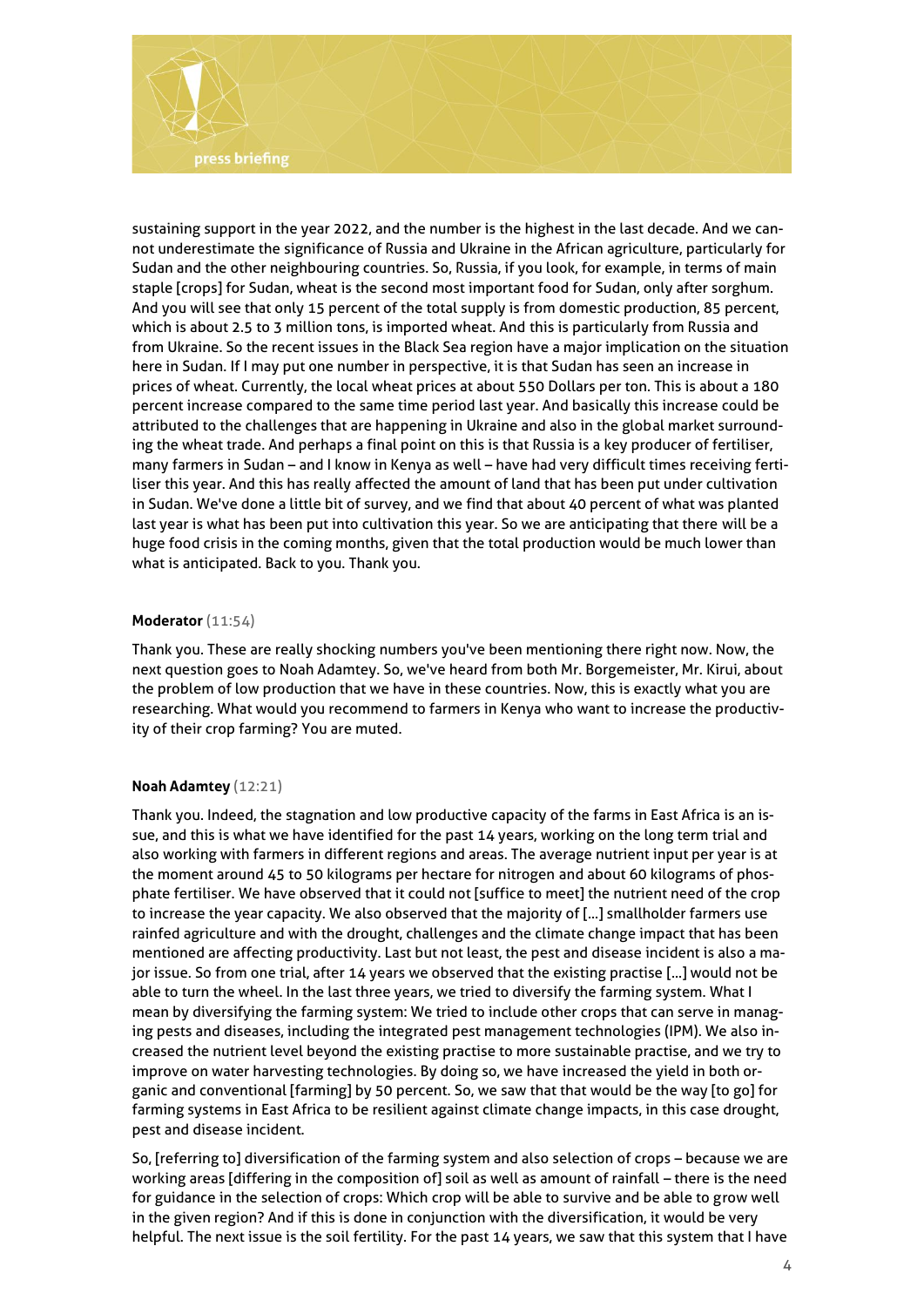

described as the system of the small-scale farmers could not improve soil fertility [...]. On the other hand, in the high input system – like the organic one where we have been using organic input of an average of about 50 tons per hectare – we have been able to improve soil fertility after three years and have build soil carbon between years 6 to 14. And this has helped to increase the productivity of the farms. So there is the need for a paradigm shift from our soil fertility management through the traditional use of fertiliser alone, because in most areas the soils are so poor and acidic, that they are no longer responding to fertiliser application. The organic input use is a challenge and therefore there will be the need for livestock integration, promotion of livestock so that a lot of manure can be generated, which can be used as another input means to the management of the soil fertility or soil health. Then one issue is information. We have also observed from one of our studies which we have done for the past six years, that information reaching farmers are ending up either diluted or not in the right form. And therefore, if we want to increase productivity of small scale farmers, which contribute about 72 percent to the total of GDP of agricultural production in East Africa, then there will be the need to revisit our [...] system, there will be the need to link up the activities of the NGOs in the agriculture sector, there will be the need to harmonise all the actors in the agriculture food chain so that information reaching farmers would be well packed as it is from the source. Finally: market as an issue. It has an influence on farmers' productivity and this, if addressed, can help increase the productive capacity of the farms. Thank you.

#### **Moderator** (18:05)

Thank you, Mr. Adamtey. There were a lot of interesting points I would like to get back to later on. But first, I would like to introduce our fourth expert here, Kathleen Hermans. Do you expect that more frequent droughts will make regions in East Africa uninhabitable and that large numbers of people will leave these regions permanently?

#### **Kathleen Hermans** (18:23)

Yeah. Thanks, Ms. Proff. It's always difficult to estimate at what point certain regions become actually uninhabitable, not just for East Africa. But it's a matter of fact likely in East Africa will get increasingly under pressure. So, for example, in Ethiopia, it's vast areas of the highlands, it's vast areas of the lowlands, so basically those regions or parts of the regions that are also affected now by the drought. And there's a urgent need to deal with these stressors to secure the livelihoods. So, in East Africa, migration is a typical risk reducing strategy and can be a solution to secure income. And in 2018, the World Bank has published a major report, the Groundswell report, with a focus on Ethiopia. And there they estimated up to 1.5 million people could be displaced internally within the country by the year 2050. So in the last year there were 250,000 internally displaced people counted in Ethiopia. So that would be a major increase of those numbers just because of natural disasters, so not just droughts, but all kind of natural disasters, including floods and others. We have to be very cautious with those quantitative estimates of future migration numbers because they come with very high uncertainty related to climate change consequences, high uncertainties, particularly related to how do people actually respond in terms of migration as a consequence of climate change. But there is no doubt that extreme events like droughts will increase migration and displacement drastically. But there's also scientific consent that climate change doesn't push people around the entire globe. So it's mainly people who are leaving their homes because of climate change or because of extreme events. They are then moving in their own country. They move across short distances, mainly from rural to urban areas. But it's not that people are moving around the globe. That's an idea that you often get from the media but it's something that we haven't observed so far.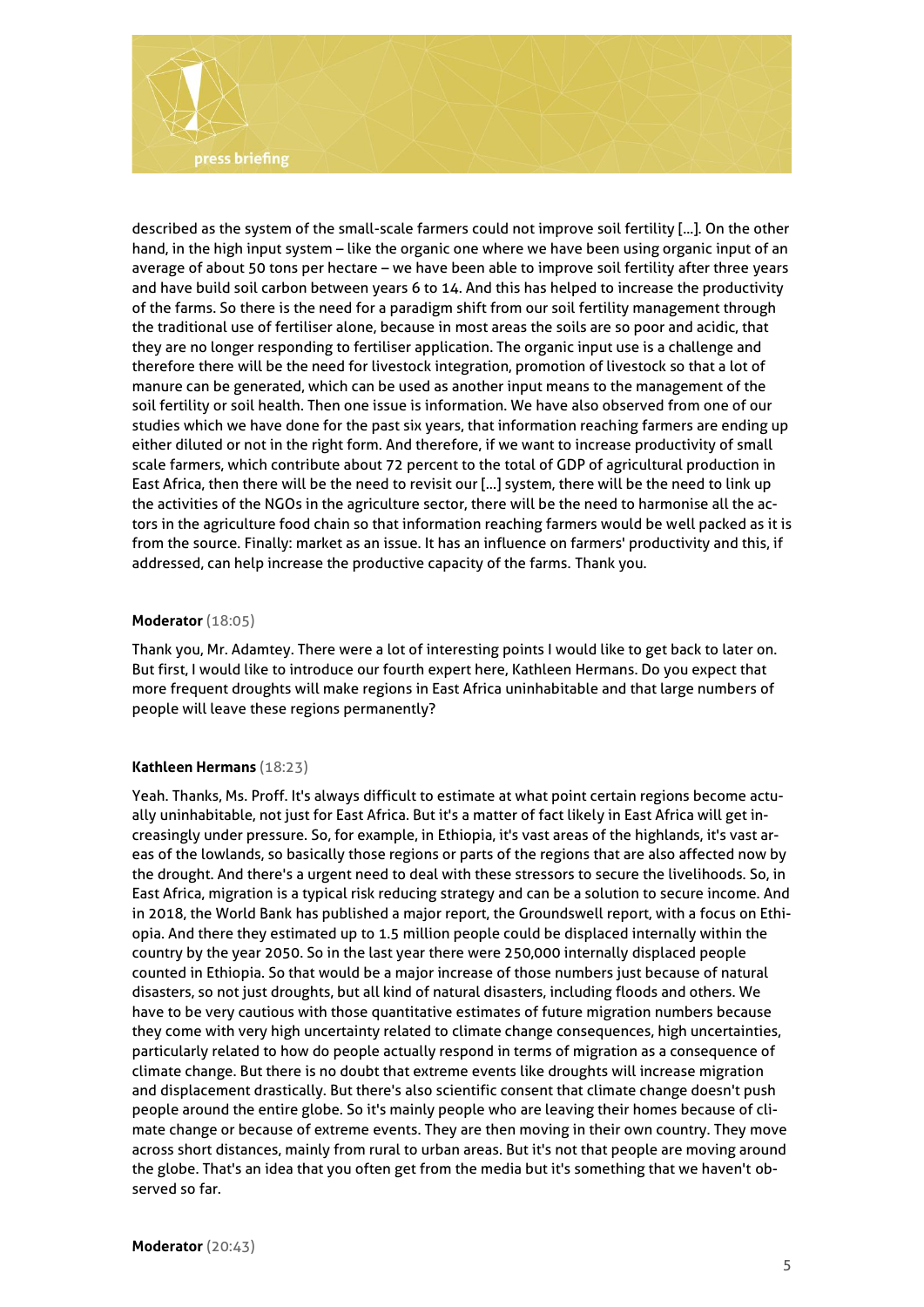

Thank you very much. Now I'd like to ask Mr. Kirui and Mr. Borgemeister. So, we heard from Noah Adamtey a couple of strategies that farmers could use to, for example, diversify the crops they use to integrate animal farming into crop farming, to use manure as a fertiliser. What do you think of these strategies and how could they be actually put into practise to increase productivity? I don't know who wants to go first.

#### **Christian Borgemeister** (21:18)

Oliver, you go ahead.

#### **Oliver Kirui** (21:22)

Okay. Thank you. I think I agree with with the suggestions there and [...] from my research on the economics of land degradation and looking at the cost of land degradation in East Africa, what we found out is similar to what Noah Adamtey just mentioned. What has been experienced over time is soil mining. The soil fertility is a huge issue for many small-scale farmers. And trying to improve that, soil fertility would be a good thing. And I believe that overdependence on fertiliser may not be the solution. We may have to think beyond the inorganic fertiliser and also move to organic fertiliser. I think at the very short and medium term, we need to improve the fertility of soil so that farmers are able to harvest at least some food to consume. But I would shift [the focus] a little and look into the potential innovations or potential technologies that could shift the productivity of most of the farms in the region – Kenya and Sudan and even Ethiopia in this case. And this is efficient irrigation systems. If we look at the potential for irrigated agriculture in our region or in these countries, it is very huge. But not enough investment has been put in irrigation systems. Efficient irrigation technology and energy saving technologies would be a plus. Many countries in the region depend a lot on power generators. Why not solar? Solar generators or solar powered technologies could really be good for the climate and also very efficient in terms of water utilisation and water harvesting. I think that the ultimate for all efforts that we are doing must be building a more resilient agriculture and food system for for the entire of this country. So besides providing inputs for the resource-poor and vulnerable communities, we need to develop and expand the agricultural and climate research and extension services. Most of the countries – Sudan being one of those – is very poor when it comes to extension services to farmers. Most farmers need the technology and the knowledge on what to produce, the diversification that Noah mentioned a few moments ago – they need information on this. What works where? What's better, under what conditions? So extension services would be needed. We need also to talk about alternatives, as I mentioned – moving out of out of a dependence on one crop. If wheat is for example the major staple [crop] in the food systems and then there is the Russia-Ukraine-conflict going on and this brings everything almost to a halt or increases prices three or four times. This is not sustainable. We need to think beyond wheat dependence to more resilient crops [...] like sorghum, millet and other crops. But also think of high value commodities that could also go to the export market so that it brings employment to the young people, but also foreign exchange to the country.

# **Christian Borgemeister** (24:41)

Let me let me chip in a little bit on this. Noah made very, very good points here. Anybody in agriculture would know: It starts with the soil. The soil is basically the fundament of agriculture and Africa, geologically speaking, has the oldest soils on this planet. They are, if you [will] by definition, already nutrient depleted. Building up the strength, the health of the soil, this is a generational task. I totally agree with Noah and Oliver: We need mixed approaches here, which would include both organic as well as mineral fertiliser to improve. We have to keep in mind that the vast majority of the agricultural growth that we have seen in Africa over the last couple of years has been by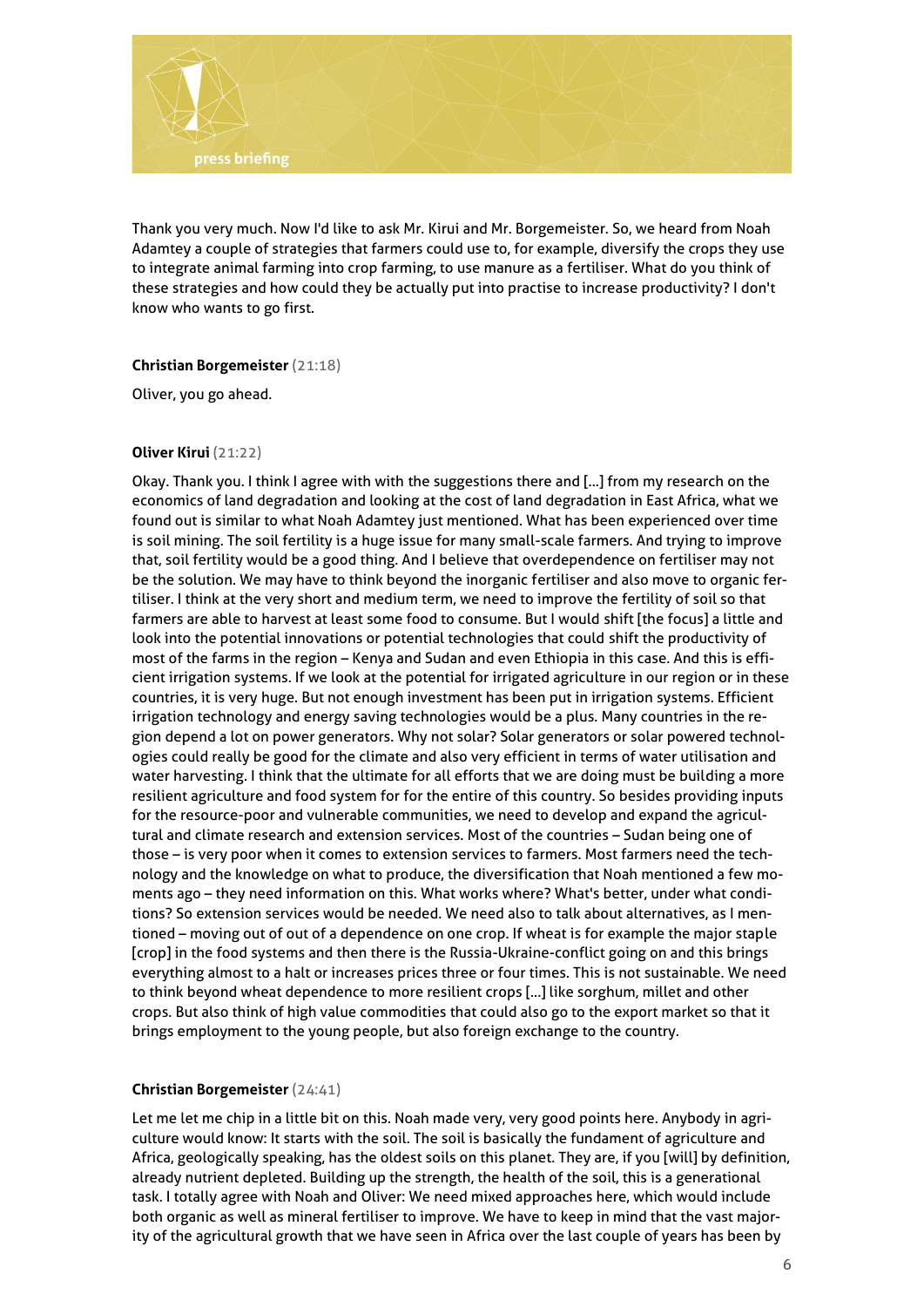

expansion of area of arable land. And this [means] we are expanding into areas that areforest, that are crucial savannas. So [...] through this agricultural expansion, we are destroying the last hotspots of biodiversity in Africa. There is no question whatsoever that the agriculture needs to be intensified, the yields have to increase. But this starts, as I said, as Noah said, as Oliver said, this starts from the soil. Water is the next point. If you look at Asian agriculture, about 55 percent of Asian agriculture is irrigated. I think, Oliver, correct me if I'm wrong, that the current figures in Africa are between four and five percent. There's a huge potential for irrigated agriculture. And obviously, with increasing droughts, if you irrigate your crops, be it through tapping into groundwater with solar powered pumps – something that is hugely popular in India, technologies that are there, that are on the shelf, that are actually inexpensive, that are ready to use in Africa – or through clever ways of rainwater harvesting, utilising the little rain that falls and keeping it throughout the growing period. [This is] another very crucial intervention that [...] increases yields and makes agriculture more climate resilient. And last point: The crops. We have in agricultural research over the last 50, 60 years, we have pursued a one-size-fits-all model. I call it the maize model. Everything was maize, maize, maize. Everybody was working on maize. [...] At least in terms of staple crops, [everybody] was looking at how to improve maize varieties, how to adapt them to more local conditions. Now if you look at it from an African perspective, one has to keep in mind that maize is an invasive plant [...]. Maize comes from Central America, was introduced to West Africa by the Portuguese in the 16th century [and] in East Africa, [there was] an even much more recent introduction. There are [staple] crops – Oliver mentioned them, sorghum and millet – [...] that are much more adapted to dry conditions. But much less resources have been invested into improving varieties of millet, improving varieties of sorghum, make them stronger and let them yield more. If just a fraction of the resources that international plant breeding giants have invested into various maize varieties, we would be in a more resilient situation having access to varieties of crop species that are more adapted to this ever drying climate in many parts of Africa. Back to you. Thank you.

#### **Moderator** (28:44)

We have a question by a journalist that addresses exactly that question, and she asks in that regards to Oliver Kirui: How come that there is this big wheat dependence that you mentioned in Sudan? And would it be possible to get back to these traditional crops that Mr. Borgemeister just mentioned – sorghum, millet and other?

#### **Oliver Kirui** (29:06)

I think it's it's a very good question. And it's also what we have been [dealing] with the last few weeks and months. We have written some studies that looked into wheat value chain in Sudan. Part of the story in Sudan is that for many years, the private sector involvement in wheat in terms of important exportation and packaging and processing has been very good. And therefore, if you go to the shops, [...] you'll find [that] wheat and wheat products are really available and ready and quite advertised. So the traditional crops – sorghum, millet – [these are] home-grown crops, it is a rural diet. Most urban consumers and most people in the cities and towns would not find packaged products [made] of these [crops]. [This] goes a lot into dietary diversification, but also [...] into nutritional education [...]. As Christian mentioned a moment ago, we need to [do] more in terms of education and in terms of promoting such crops and showing that the nutritional content in sorghum is not [...] any different from wheat. And in terms of resource requirements to produce a tonne of wheat and resource requirement to produce a tonne of sorghum – [this comparison] it would be lopsided. It is much more efficient to produce sorghum and millet and in terms of nutrition, [these are] not very far apart from wheat. More and more of private sector involvement must be encouraged and supported to make sorghum and other related crops more viable in the market. And also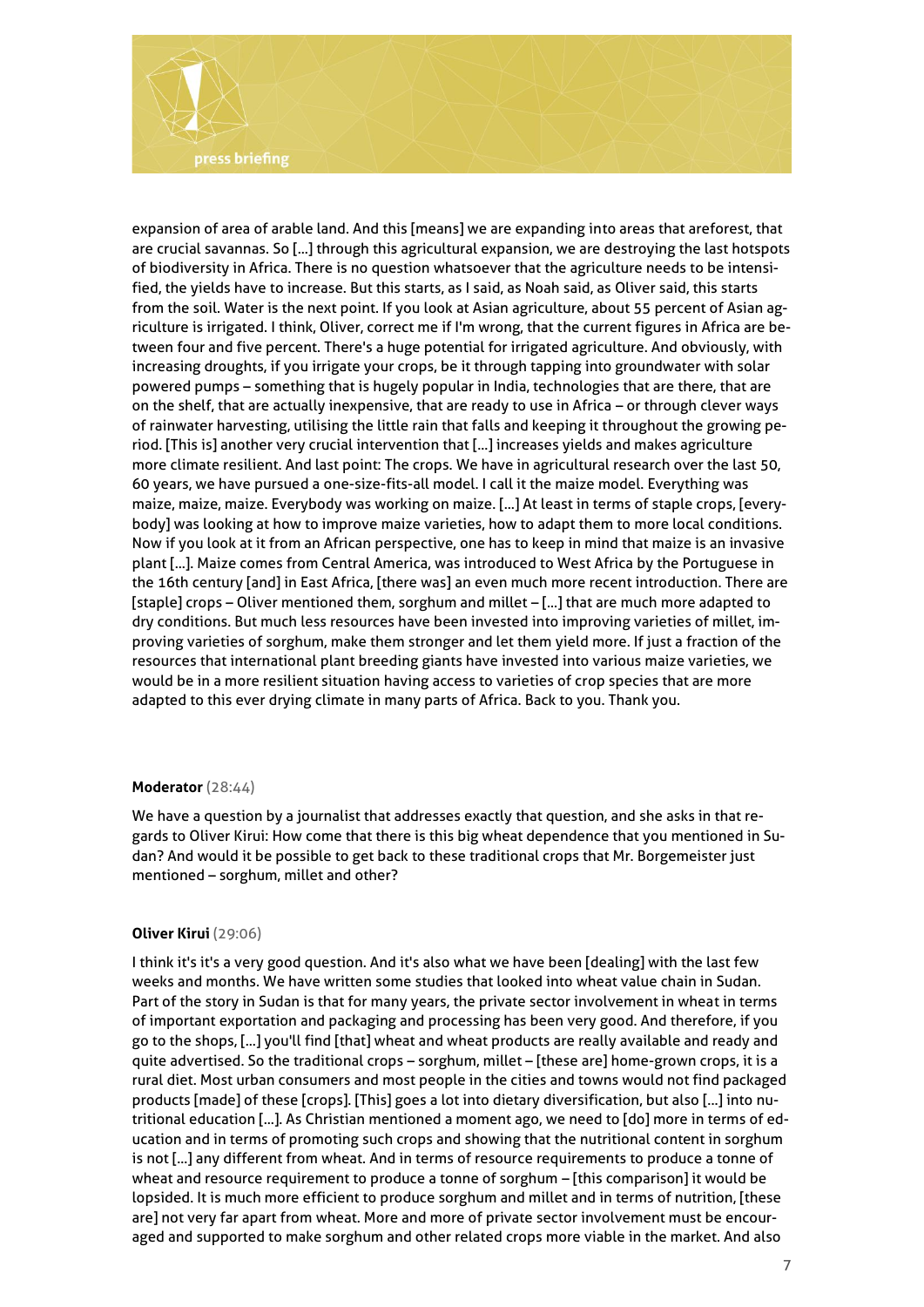

in products that [...] farmers and consumers can easily associate with and buy. If I wanted a bread made from sorghum today and I went to the market – I wouldn't find it. But there would be maybe five or six or seven different types of breads on the same shelf made from wheat in the market. So we need to move into this support and promote the private sector and encourage private sector to invest much more in producing products that come from these other crops.

#### **Moderator** (31:37)

Thank you. I find it interesting that a lot of the solutions seem to be related to education. Both what you mentioned about education about nutrition and what Noah Adamtey mentioned at the beginning about education about farming practises. Now I'd like to broaden the view again a little bit and ask... Ms Hermans?

# **Kathleen Hermans** (31:56)

Just to add, it's not just education, but it's also engaging the local communities and listening to them and considering their expertise and their knowledge. We have often experienced that farmers were telling: Okay, [...] a certain modern type of grain is promoted. But they say: Of course, we know these get a higher yield in principle, but they [...] are less suited for extreme heat, for example, or low precipitation. We basically know better what type of crops to use – those traditional types. But no one is actually really listening to us. In some cases there is even some sort of coercion to use [...] other crop types which are less suited according to the farmers. So I think it's really crucial to consider this knowledge and this experience from the local communities in addition to education. Thanks.

# **Moderator** (32:54)

We have a question by a journalist about exactly that that aspect that you just mentioned. Are there local and countrywide institutions in the East African countries available and capable to manage agricultural transformation? I guess you need effective management and clear regulations to do so. [...]

# **Christian Borgemeister** (33:19)

I start and then I pass on to Oliver. Take the example of Kenya. Kenya has a highly developed agricultural research and extension organisation, so it's not a lack of capacity and I would even say it's also not a lack of resources – it's sometimes finding the appropriate solutions. Let me go one step back, just a little footnote on this wheat situation. What is becoming a very popular strategy is substitution. You don't need to make a bread. If you want to have a bread with 100 percent wheat, you can substitute 20 percent of wheat with cassava flour that is locally produced. This is something that is happening a lot here in Nigeria and this is going to get a lot of traction. And this reduces the dependency on the Ukraines and Russias of this world and also reduces the food import bill of the respective governments. Oliver, over to you.

# **Oliver Kirui** (34:31)

I agree that there are a number of institutions in our countries that could actually drive an agricultural transformation. [...] It is not in question that [there are] capacities there. But in terms of resources, in terms of how much allocation is given to these institutions – if you look at the current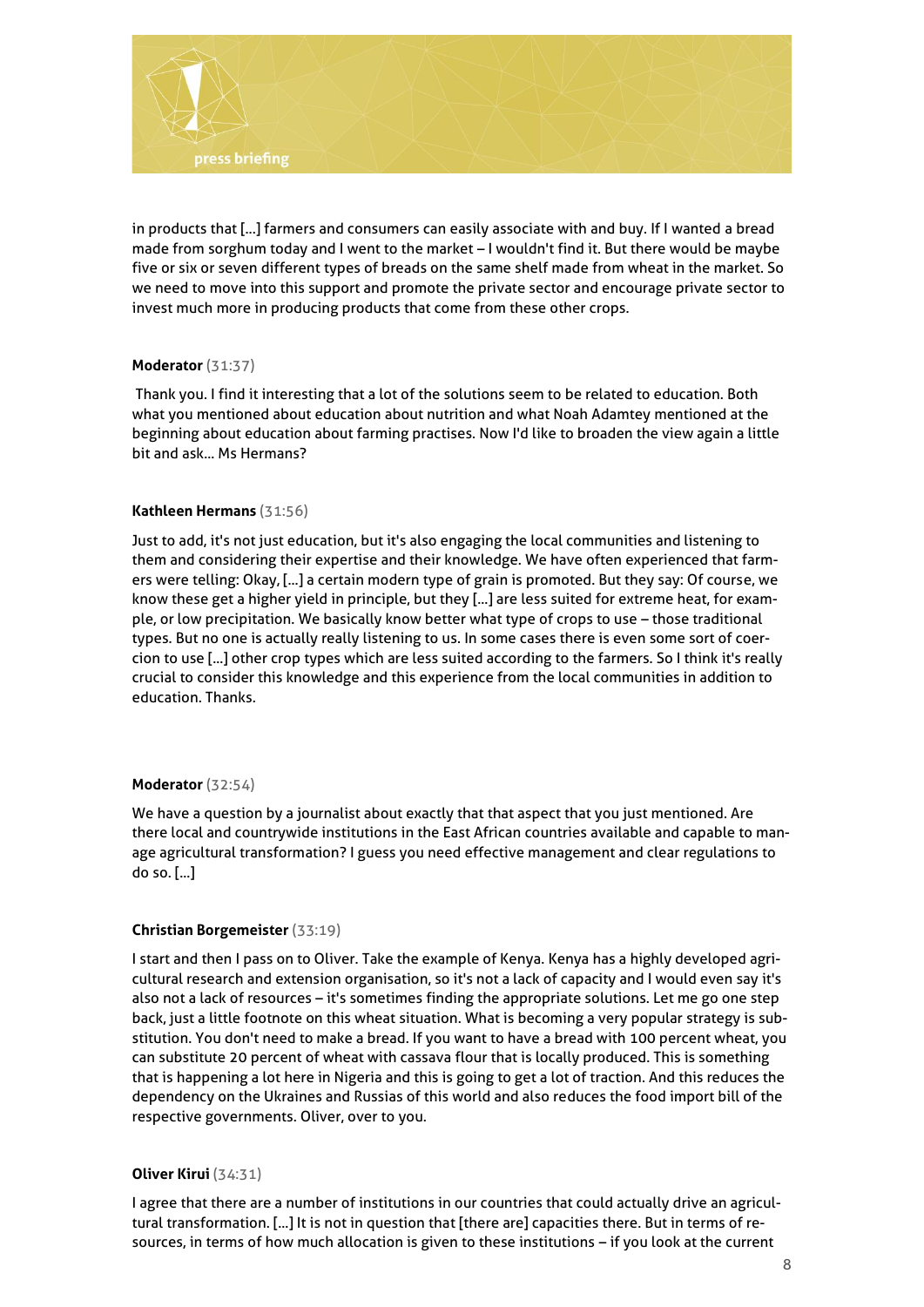

and recent estimations on how much money is put [...] in the agricultural sector and how much is put into science, agricultural research and extension: This is way below the recommendations from [...] the Malabo Declaration that says ten percent should go to agriculture from the budget and at least one percent [should] go to research and extension. Many countries are not doing even half of that. Yes, there are institutions, but we need to move... Public finances and public expenditure must improve in order to support for example, the scientists that are working in in these sectors and [...] [we need] promoting and taking the extension services to the farmers. There are local level institutions, they are regional institutions, there are international organisations as well. For example [there are] regional bodies and continental bodies like AGRA, the [African] Green Revolution Alliance [...] that are coming together to work out solutions to transform agriculture in Africa – a new green revolution. There are many people and many institutions that are coming together to do this. But in terms of resources, I guess we need to do much more than that. This would not be successful without the involvement of the private sector. For example, once [...] public investment is put into developing seed variety, you need [...] distribution, you need transportation, you need value addition. And this is not the work of the government – this is the work of the private sector. Policies and institutions might support [...] the strengthening of the existing private sector players so that they are able to improve the link between production and consumption and make it more seamless. For example the quality chains to reduce post-harvest losses – this is the work of the private sector. We need to to put much more effort into building this. And maybe the last point, linking to what Christian Borgemeister said before: In terms of diversification and in terms of other players coming into play, for many years, maize security was almost synonymous with food security in some countries, particularly in Kenya for example. Most of the resources and most of the public investment went into maize research and maize promotion. [There is the same situation with] wheat [...] In Sudan. We have to be more careful on how public policies are crafted to move the story beyond one crop into [...] a food systems approach where we are talking about much more than producing, [but] also value addition and different crops and varietes at the same time.

#### **Moderator** (37:40)

Thank you. I would like to broaden the view a little bit here and ask about who is actually most affected by the current situation – the current drought and the current food shortage? [This is] a question for Mrs. Hermans. Is it more the farmers who now cannot farm anymore because there is a drought? Is it the pastoralists – the nomadic people moving around with their animals – or is it the urban population who has the hardest time to adapt?

#### **Kathleen Hermans** (38:05)

It's probably both. Also, depending on the exact location. It's definitely the rural farmers who are involved in cropfying, but it's definitely also to the pastoralists. It's probably also – I don't want to say it's less, but it's probably to a different extent or different type – the urban populations, because they are facing complete different challenges, let's say. But in the first instance it's the farmers and the pastoralists.

#### **Moderator** (38:39)

Mr. Adamtey, do you want to add to that? You are muted. I think you can just keep your microphone on.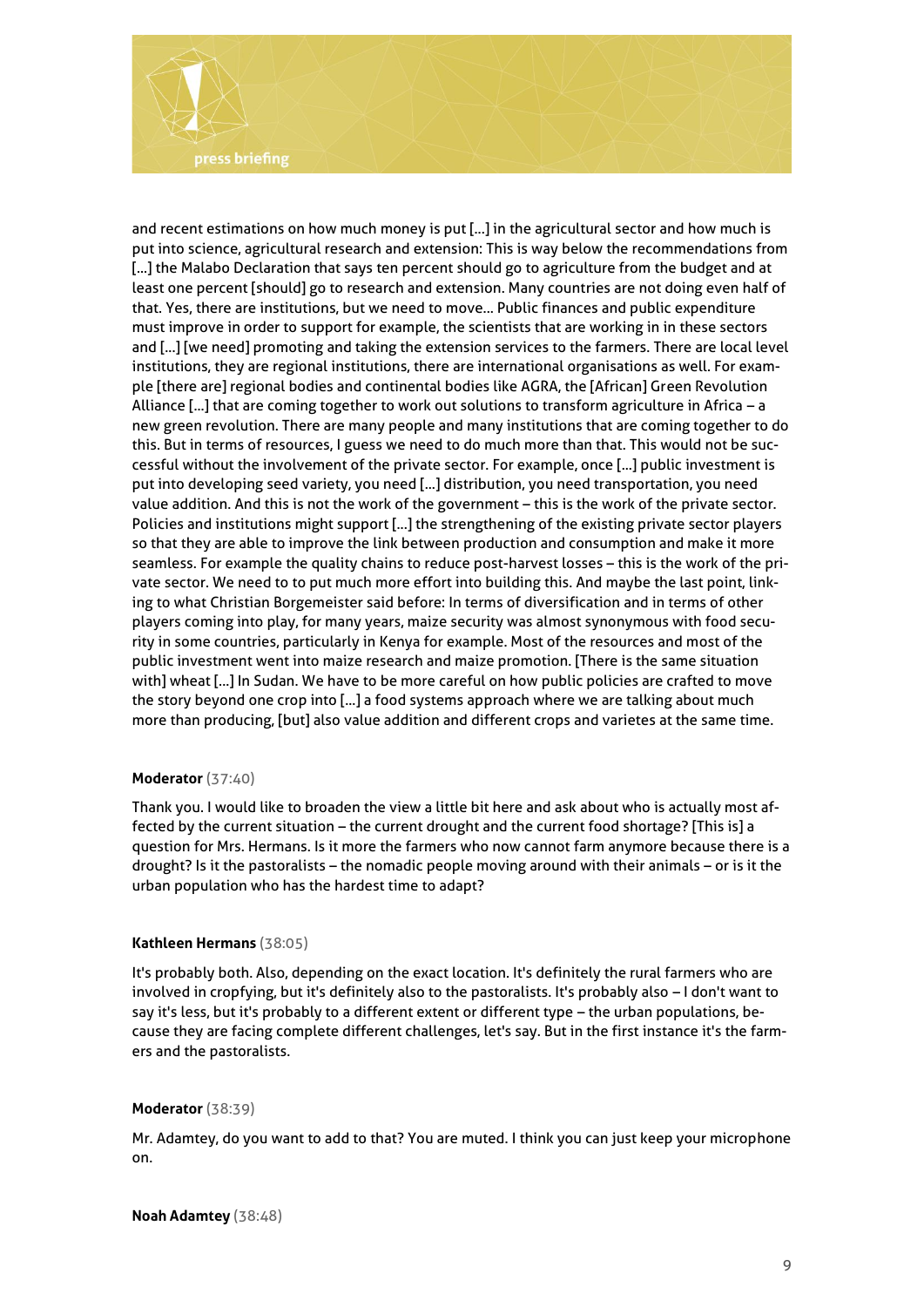

Yes. I agree with what Ms. Hermans just said. It affect both the pastoralists, the farmers and also water scarcity to the vulnerable communities.

#### **Moderator** (39:01)

And do you think that this nomadic lifestyle that we have in all of these East African countries in the part of the population, is that actually still sustainable facing the challenges we have now – so the population growth and climate change?

#### **Noah Adamtey** (39:17)

Very good question. Looking at the present practise whereby most of the livestock [graze freely], research has indicated that the quality of the pasture they feed on is not good, which is affecting the meat quality as well as the output in terms of productivity. So there should be the need to shift from the free grazing system into pasteurised production system whereby farmers can have control on the kind of feed given to the livestock. And for that matter, this will require infrastructure, capacity development, policies to support and to strengthen. So that there will be a paradigm shift to this direction to enable the livestock resist the climate change impact we are experiencing now. Thank you.

#### **Moderator** (40:21)

Thank you very much. We have a little question by a journalist to something you said before, Mr. Kirui. She asks: Which private sector do you want to strengthen – the local, the national or from abroad like the Chinese?

# **Oliver Kirui** (40:40)

Every time we talk about private sector involvement, I think we have to be more open to options and variety. But in this case, if you look at Sudan, for instance, that the international players have not been in this space for long because of sanctions and because of, for example, the challenges that followed the regimes that were here before. So private sector, in my understanding, would be, of course, a lot of investment and a lot of investors, but also the international investors that would bring for example solar technology. This may not be a local company or local institution that is able to do this. Perhaps we would need cross-border kind of private sector linkages and networks. So I wouldn't limit it to local investment and [the] local private sector. But I would say, of course, we need to build a lot on [the] private sector and also the involvement of the other players – solar power suppliers from India, from China, from Germany [...] and water pumps and solar energy and the different aspects, transportation, quality contracts and so forth. This may go beyond a lot of investors into a hybrid kind of network of investment.

# **Moderator** (42:02)

Thank you. And we're already at the end of our time. So I would like to come to the last question, which is a very important one. I'm curious what you will say. I would like to focus now on the role of the global north as this is an event for European journalists. [...] In which ways can the Global North help this agricultural transition? Noah Adamtey, you called it a paradigm shift multiple times. What can the Global North do and what do you expect of the Global North? Maybe, Mr. Adamtey, you want to start?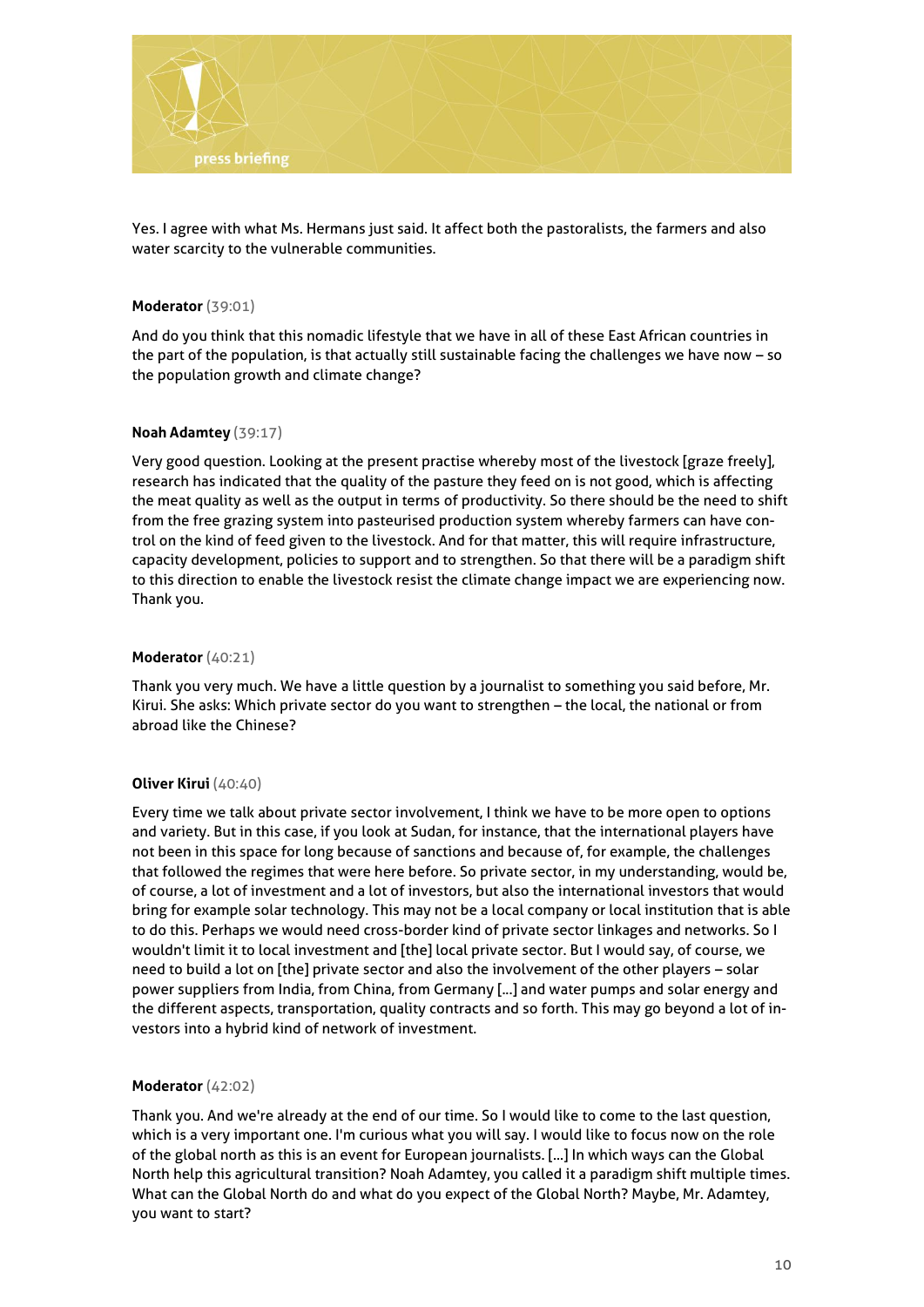

#### **Noah Adamtey** (42:38)

Thank you. I will categorise it in three main areas. One: support institutional building and strengthening amongst government, the private sector and civil society. So that the policy between, for example, the European Union and the African Union, can be harnessed. The EU is looking for green agriculture and has a percentage [...] of what they expect in five or ten years. If they could also link up with their counterparts in the African countries, it would be very helpful. So to support these institutions and strengthen the government, the private sector. The second thing is strengthen capacity development. And these I will categorise into technical development, infrastructure development, technology development and networking on local, national [and] regional food systems. This will also go a long way to contribute in transforming the food system. Consideration should also be given to the supply chain – I mentioned already, and Oliver [Kirui] also mentioned it several time – to diversify the production system, the local value addition [and] the processing [and to] improve aggregation and distribution at different levels. So this is how strengthening capacity development through the technical infrastructure and technology would help. And lastly, but not least, greater support to contextual – and I would like to emphasise on this so much – greater support to contextual and grassroots research. To generate a compelling and convincing evidence across the different components of food systems. It would be very helpful if they support research [...] based on the grass roots. It would be more helpful. Thank you.

#### **Moderator** (45:08)

A quick question about that. You are, for example, working on a project that's a collaboration between a European institution and Kenya. Do you think this is not happening enough or is this exactly what you mean?

#### **Noah Adamtey** (45:19)

This is one typical example – and that is what Africa needs. It is a long term trial. And for example, it took us fourteen good years to see a change in soil carbon build-up. Imagine the European partners [would have] got fed up and stopped funding this research. We wouldn't have been able to know that we can address the soil degradation problem and it comes at a point in time. So our long term trial is a typical example to see how the greater support from the North in their contextualised approach is helping to come out with knowledge and procedures and guidelines that can help to rejuvenate and sustain agriculture production systems.

#### **Moderator** (46:10)

Thank you. Same question to Ms. Hermans. What do you expect of countries of the global north?

#### **Kathleen Hermans** (46:14)

I think, first of all, a stable agricultural production requires a stable or at least a predictable climate. So under accelerating climate change increasingly undermines such conditions. Obviously, the most urgent step to be taken by the Global North is just to drastically cut CO2 emissions and to adhere to the Paris Agreement. It's fighting the root cause, not just the symptoms. The second point, and I mentioned that earlier already, is that – whenever it comes to planning and implementing land restoration activities or any other initiatives to decrease the vulnerability of local people to climate change and extreme events – we need to account for the needs and demands of the local people. And so local communities need to be actively involved and to start to consider their skills, their knowledge, their tradition, their culture, and to give them a voice in a decision making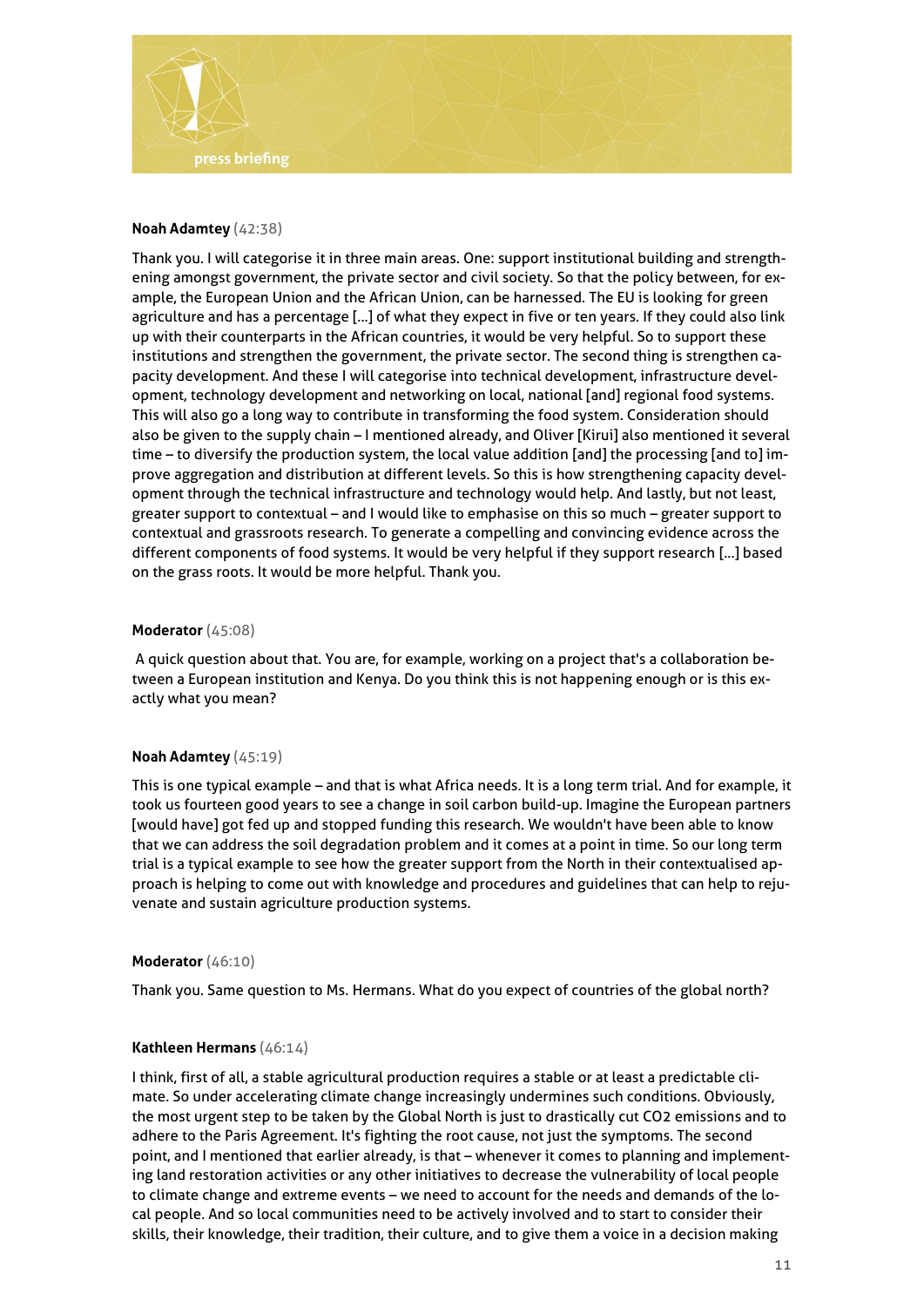

process. And this can result in solutions that lead to a more secure future. So when ignoring this and setting up typically bottom up approaches, as it has been done in the past, there's always some risk that those will fail, even if it becomes lots of international financial support. So international donors should actually request engagement and empowerment of local actors, of local communities, of women. Today we have not talked about the role of women at all. So women actually the backbone for local food production in East Africa. And then there is one point we haven't touched this today because it's a very broad topic. It's just our agricultural policy of the European Union and also the US. I mean, we distord the African market, as long as the EU or the Global North dumps highly subsidised products at the African markets, and those products cannot be produced by the local markets or by other African countries. So this distords to agricultural production and trade and attempts of the development of an independent agricultural sector. So rather the domestic food production, as it was mentioned today, should be supported.

#### **Moderator** (48:19)

Sorry, quick question. Do you also mean food aid with that?

#### **Kathleen Hermans** (48:23)

No, I don't mean food aid. I really mean dumping subsidised products on the market. So removing agricultural subsidies in the north and introducing trade barriers in the south, that could increase the real value.

#### **Moderator** (48:38)

Thank you very much. Same question to Mr. Borgemeister. What do you expect from the Global North to help in this situation in East Africa?

# **Christian Borgemeister** (48:47)

Then I make it simple: A lot of money. This is going to cost a lot of money. These resources are needed to enable Africa to adapt to climate change. And this includes building up a more resilient food system. This includes the restoration of land – we haven't talked about it. With the current set of arable land, we will not make the cut. So we need to claim backland and this is possible – Oliver [Kirui] is an expert for this – this is possible, but it's hugely expensive. Now, if we look at our recent crises, starting from the financial crisis in 2008 to COVID-19 and now to the Ukrainian war, we got completely used to using trillion figures. So if trillion figures are needed, one, two, three, four, five, they appear and they are spent. These kind of similar numbers, this kind of similar investment is needed to stabilise the environments in Africa, make them adapt to climate change. In addition to what Mrs. Hermans just said. Of course we in the north, we need to drastically cut our emissions. That's the root cause, obviously. But the genie is out of the bottle. So we need to enable vulnerable regions of the world through large subsidies to adapt to a changing climate. And this includes developing a resilient food system. Thank you.

#### **Moderator** (50:23)

Thank you very much. This might be controversial, [but I will ask a] quick question to that. Does this also benefit the global north or is this just giving money to the poor people of Africa?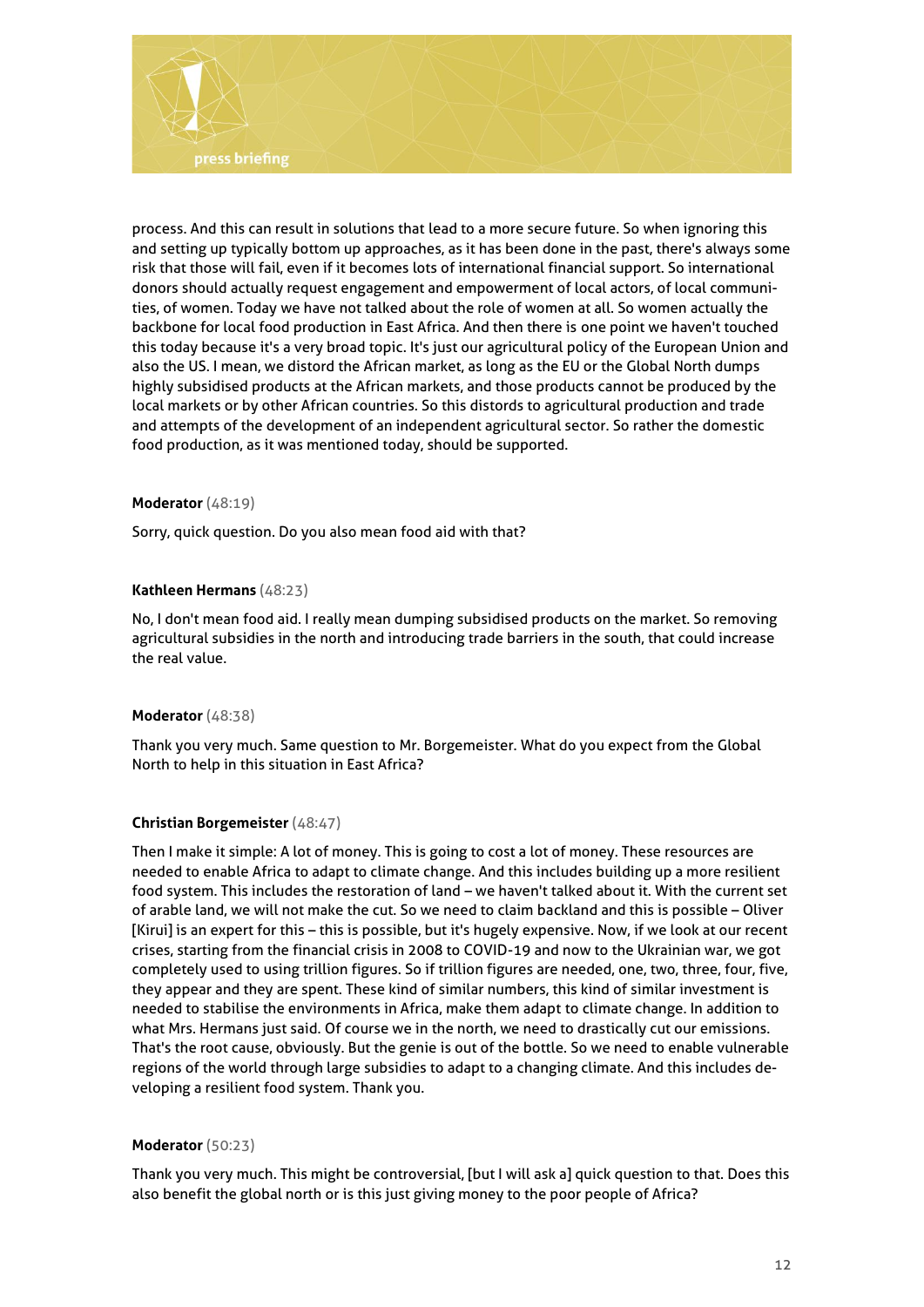

### **Christian Borgemeister** (50:37)

Absolutely not. It's a win win. I mean, adapting Africa to climate change and helping them develop a sustainable food system is going to boost these economies tremendously, making them even more interesting business partners. Economically speaking – Africa – why are the Chinese here? They're not only here to extract the last gram of cobalt from African soils, they are also on the continent because it's the last big economic frontier. We we're talking about gazillions of customers that are interested in products that come from China as well as from the North. So from an economic point of view, this is a very wise and lucrative investment. So I'm not talking about charity. I'm talking about helping these societies to adapt to climate change and helping them to develop their economies. And from this, we're going to benefit in the north tremendously.

#### **Moderator** (51:45)

Thank you very much. And same question lastly to Oliver Kirui. What do you expect from the Global North?

#### **Oliver Kirui** (51:52)

My colleagues have said almost everything I was about to say. Maybe I'll put it in different words but it is exactly the same thought. I think my takeaway and what I think the Global North could do, is really help in building a more resilient [...] food system in Africa and in East Africa and Sudan for that case, because this is where I am at the moment. This will be very helpful in giving households the ability to better withstand future economic shocks. [...] We have talked about providing agricultural inputs to the resourceful and the vulnerable. And again, I would agree with what my colleague said, starting from the bottom up – start from the very vulnerable, the households, the women farmers and also the resource-poor and those that are at the very margins of the society [...]. That is very key – we start from the very vulnerable. What the Global North could also do is to support the inputs to investment into sustainable land management. We've seen that every dollar invested in land management [...] brings back about 5 Dollars in return. So it's more lucrative to invest into sustainable land management practises (SLM). Food security [...] is an immediate problem that we must address, but in the long term we need to build the economic resilience of the households. So it's not just access to food, but also the distribution. And this is where the private sector would come in and this is where investment would come in. And also the economic power, the ability for the households to purchase their food, not just to produce. There is an aspect we didn't talk about and it's very key: supporting digitalisation. Today we speak in Europe and we speak in the Global North of robotics and farming. [..] I think [here in the north] we are like [version] 4.0 when it comes to technology. But in Africa we are still [working with] hand-held tools and now moving into appropriate mechanisation – like the use of tractors. This is where we are now. And not all farmers have access. 70 percent of farms in Africa [still do] cultivation by hand or by animal drawn implements. So appropriate technology, digitalisation and robotics – this is where we need to be [speaking about]. And for this we need also education. We need the capacity and we need to train and to support farmers. And finally, as we talked about it before, diversification is the way to go. I think the countries in the Global North would do better for Africa and for East Africa by supporting, for example, seed development. And in this case I'm not talking about maize seed alone, but informal and formal seed development and distribution networks for seed for main staple [crops] for Africa.This would be very important. If today you see crop failure, it is basically because we didn't get enough seeds, we didn't get fertiliser. Today the chairman of the African Union and the president of the African Union Commission are visiting Russia to meet with President Putin, basically to discuss releasing fertiliser to Africa, opening the Black Sea ports for grain to come to Africa. Because who has really been affected by what has happened in Russia – it's Africa. So you can imagine if we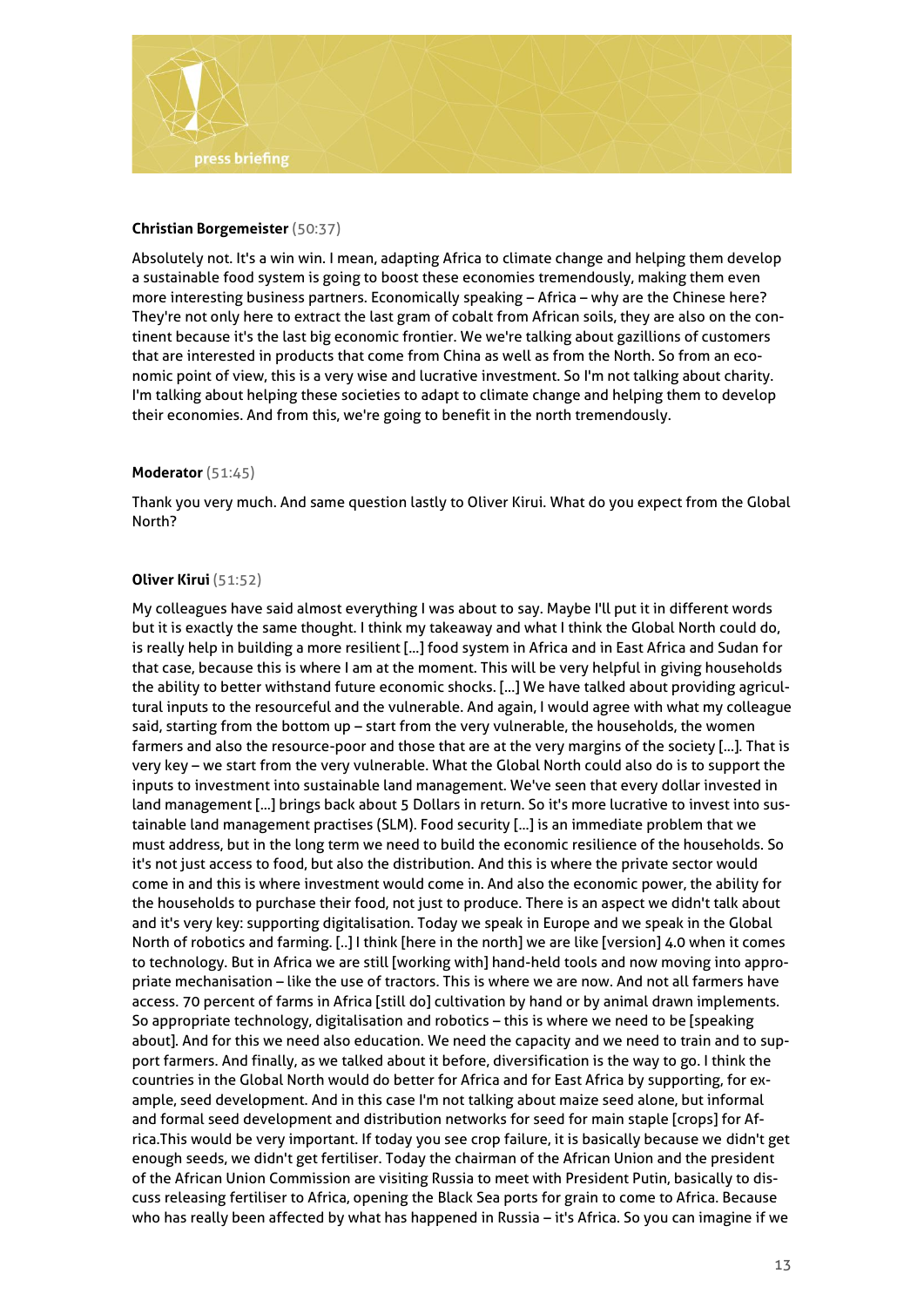

were able to produce a part of the seed and fertiliser manufactured and procured in Africa, this would be a slightly different story. Thank you.

# **Moderator** (55:32)

Thank you very much. And with that, I would like to close the press briefing. Thanks for the great discussion. I'm really happy that we were shining a spotlight on this very important topic, which I think is not dealt with so much in European media. Thank you very much for the discussion and for the interesting points and see you all soon.